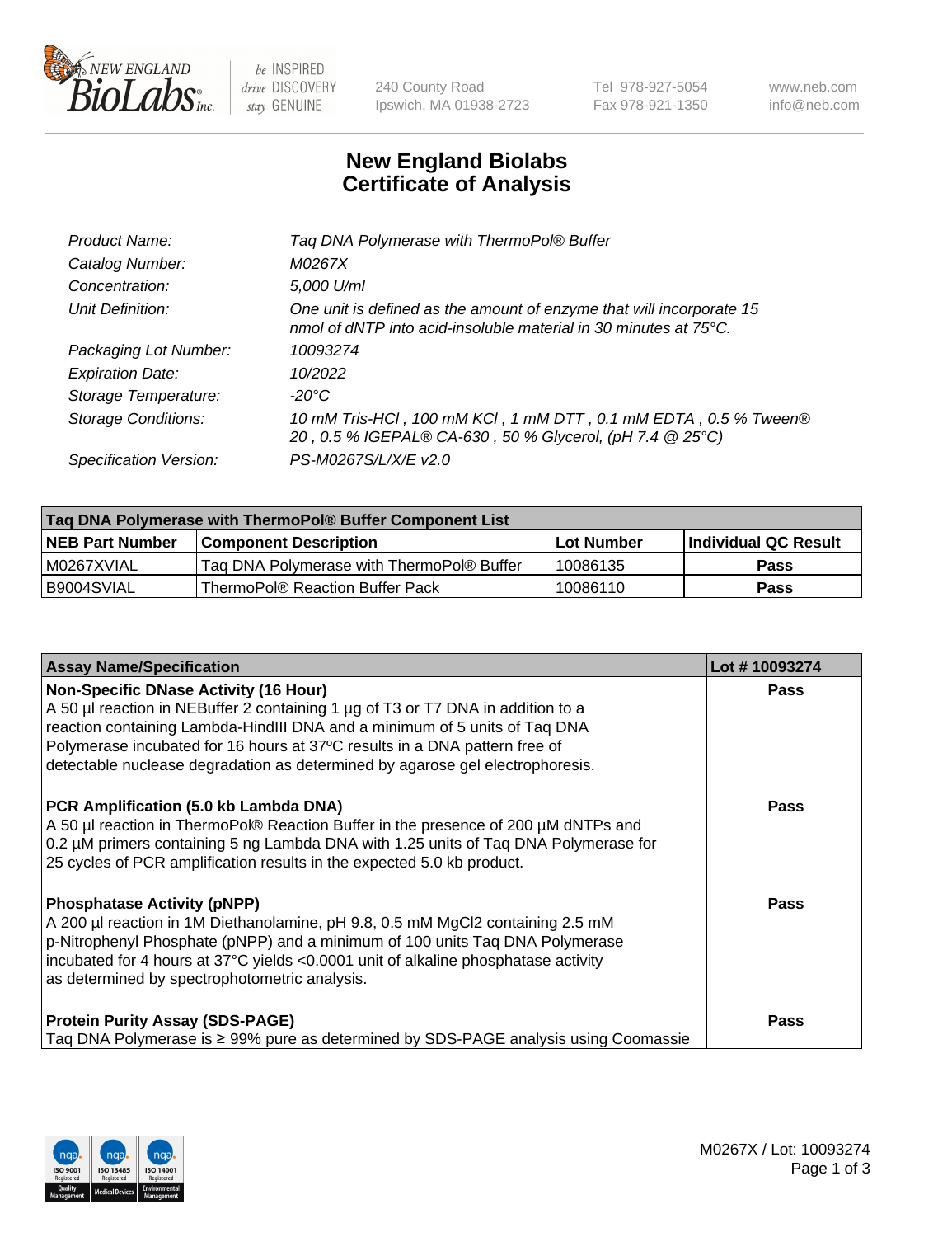

be INSPIRED drive DISCOVERY stay GENUINE

240 County Road Ipswich, MA 01938-2723 Tel 978-927-5054 Fax 978-921-1350

www.neb.com info@neb.com

| <b>Assay Name/Specification</b>                                                                                                                                                                                                                                                                                                                                                                                      | Lot #10093274 |
|----------------------------------------------------------------------------------------------------------------------------------------------------------------------------------------------------------------------------------------------------------------------------------------------------------------------------------------------------------------------------------------------------------------------|---------------|
| Blue detection.                                                                                                                                                                                                                                                                                                                                                                                                      |               |
| <b>qPCR DNA Contamination (E. coli Genomic)</b><br>A minimum of 5 units of Taq DNA Polymerase is screened for the presence of E. coli<br>genomic DNA using SYBR® Green qPCR with primers specific for the E. coli 16S rRNA<br>locus. Results are quantified using a standard curve generated from purified E. coli<br>genomic DNA. The measured level of E. coli genomic DNA contamination is ≤ 1 E. coli<br>genome. | Pass          |
| <b>RNase Activity (Extended Digestion)</b><br>A 10 µl reaction in NEBuffer 4 containing 40 ng of a 300 base single-stranded RNA<br>and a minimum of 1 µl of Taq DNA Polymerase is incubated at 37°C. After incubation<br>for 16 hours, >90% of the substrate RNA remains intact as determined by gel<br>electrophoresis using fluorescent detection.                                                                 | Pass          |
| Single Stranded DNase Activity (FAM-Labeled Oligo)<br>A 50 µl reaction in ThermoPol® Reaction Buffer containing a 10 nM solution of a<br>fluorescent internal labeled oligonucleotide and a minimum of 25 units of Taq DNA<br>Polymerase incubated for 30 minutes at 37°C and 75°C yields <10% degradation as<br>determined by capillary electrophoresis.                                                            | Pass          |
| <b>Endonuclease Activity (Nicking)</b><br>A 50 µl reaction in ThermoPol® Reaction Buffer containing 1 µg of supercoiled<br>PhiX174 DNA and a minimum of 20 units of Taq DNA Polymerase incubated for 4 hours at<br>37°C and 75°C results in <10% conversion to the nicked form as determined by agarose<br>gel electrophoresis.                                                                                      | Pass          |

This product has been tested and shown to be in compliance with all specifications.

One or more products referenced in this document may be covered by a 3rd-party trademark. Please visit <www.neb.com/trademarks>for additional information.